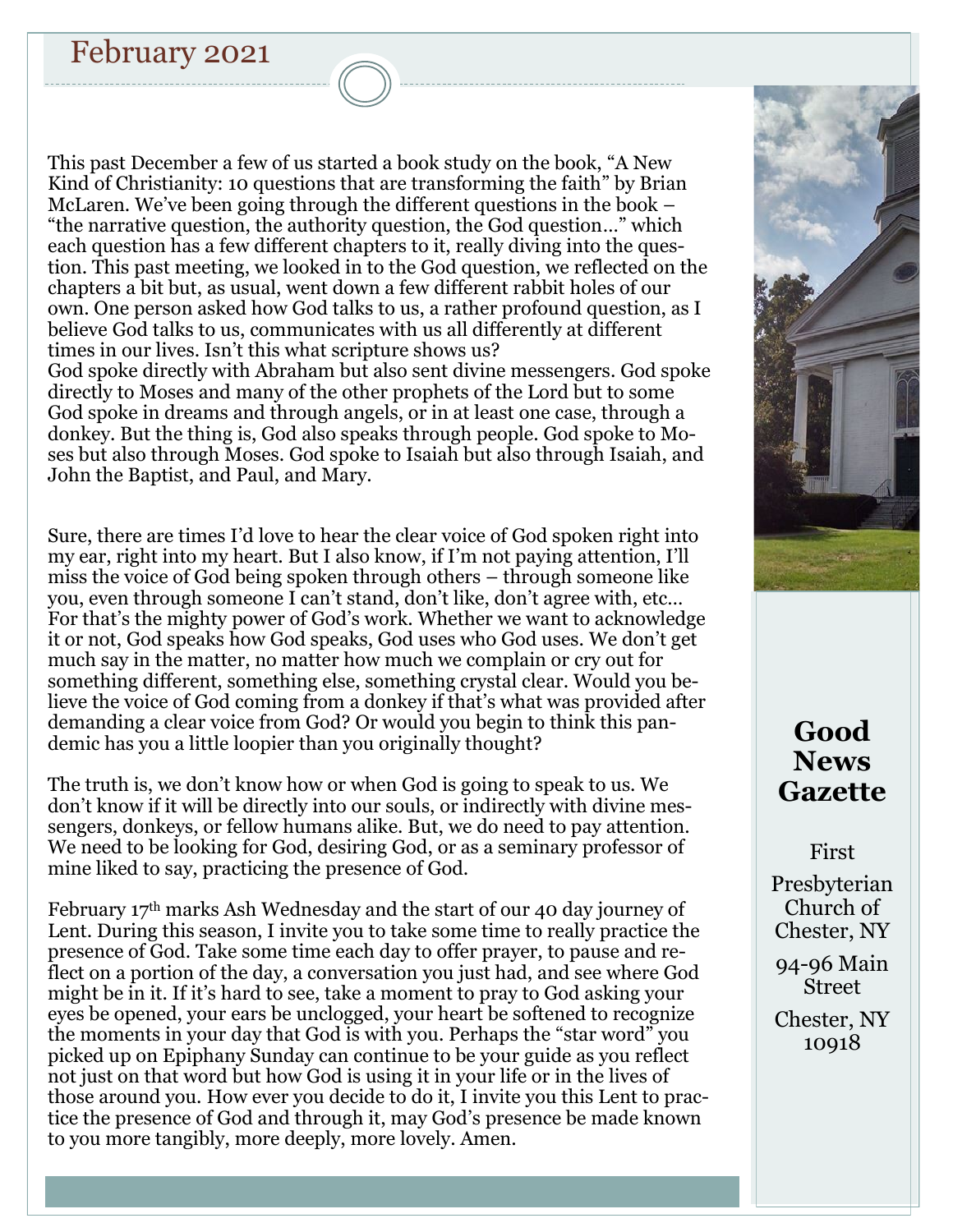

#### **Second Offering**

Our second offering for Sunday, February 20th will be for Apportionment. Apportionment (Per Capita) this year is \$39 per member. Please consider covering at least your portion, if not a little extra. It would be a great help to the church!

### **Help Needed**

We have a number of bottles and cans in the barn that are ready to be redeemed. Please see Pastor Erin or James Peterson if you are able/willing to help with this task.

We need some filing/ organization help for the church office. We have cleaned out a few file cabinets and now need some help organizing to get recent documents filed to get the office cleaned up a bit. Please see Pastor Erin if you are able to help with this task.

## **Elder and Deacon Training**

The Presbytery is offering virtual Elder/Deacon training led by our General Presbyter Ruling Elder Deb Milcarek and Stated Clerk Susan De George on February 20th beginning at 10am. Pastor Erin will send out a link to register to everyone's email. If you'd like to participate and do not have email or access to the internet/computer, please see Pastor Erin.

# **Per Capita Update**

Per Capita for the new year has remained the same at \$39. We will have more information in the February newsletter and will be taking this up as our second offering in February.

## **What is Per Capita?**

Per Capita is a fundamental way in which all of the over 9,000 congregations and mid councils of the Presbyterian Church (U.S.A.) are connected and advance the work of the wider church. Annually, churches pay "per capita," an apportionment based on their membership, which provides general support for the Hudson River Presbytery, the Synod of the Northeast, and the General Assembly. Through per capita giving, the church unites in common mission in the world; mission that one congregation on its own – or even one hundred – would be unable to achieve on its own. For 2021, the total per capita apportionment is \$39.00 per member. Approximately 66% goes to the Hudson River Presbytery, 12% goes to the Synod of the Northeast, and 22% goes to the General Assembly.

# **What does Per Capita Giving Support in Hudson River Presbytery?**

Per Capita giving provides about 60% of all staffing costs for the presbytery, including staff salaries and benefits for the General Presbyter, the Stated Clerk, the Finance Manager, the Office Manager, and the Journal Clerk. It provides financial resources for rent and utilities and non-staff operating expenses for our Presbytery Office.

Per Capita provides complete financial resources for the working expenses of the Faith and Order Committee, the Personnel Committee, and the Committee on Representation and Nominations, the Presbytery's Moderator, the Investigatory Committee, and the Training of the General Assembly and Synod Commissioners as well as expenses related to Presbytery Meetings. It further provides financial resources for the workings of the Committee on Ministry and the Committee on Preparation for Ministry, which includes work with Commissioned Ruling Elders.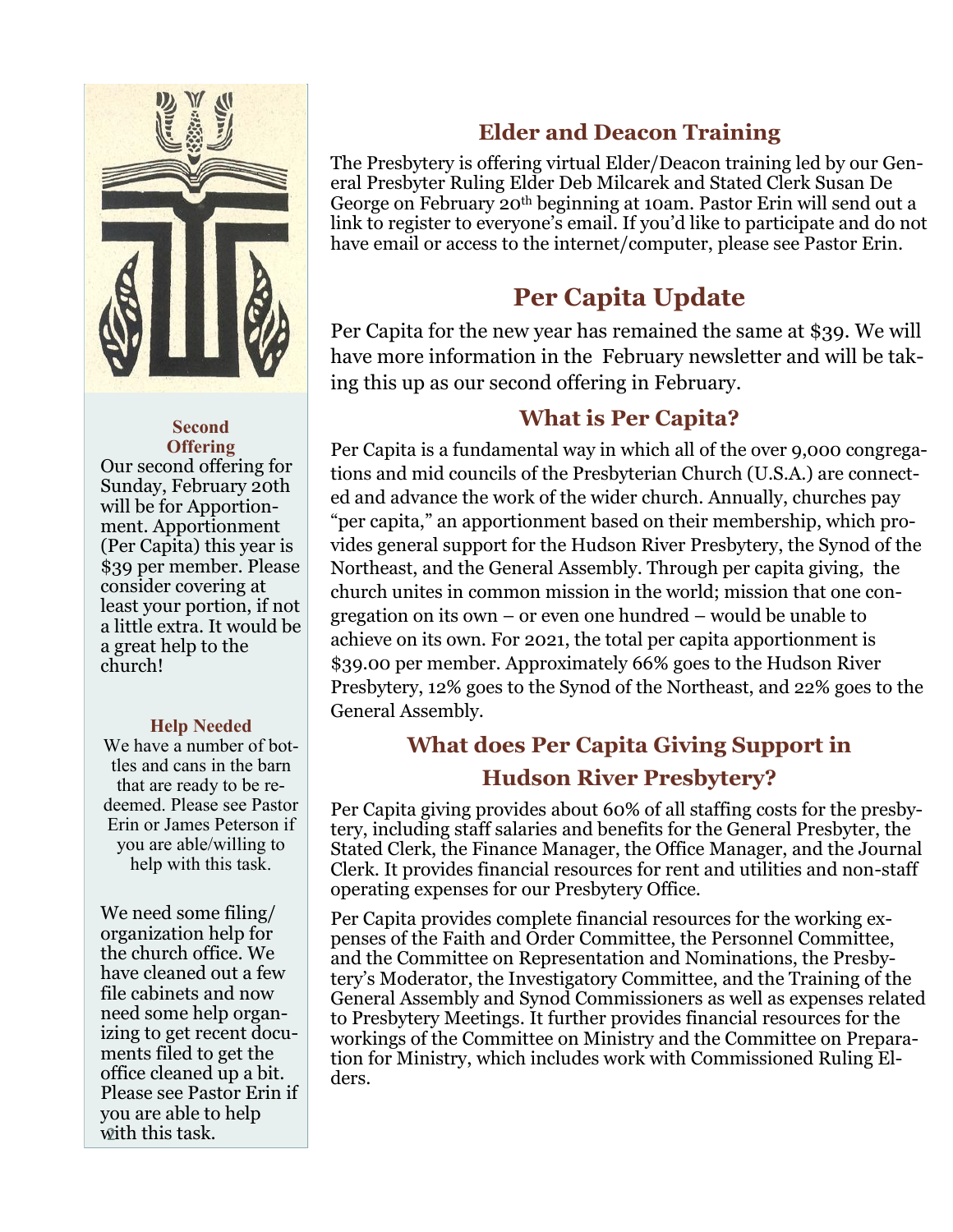### **Prayerful Discernment**

Beloved community, following our annual meeting on January 31st , we invite you all to please join the leadership of the congregation in a time of prayerful discernment. If you were unable to attend the congregational meeting, there was a time set aside to explain our difficult financial situation we currently find our self in for 2021. There are a number of unknowns concerning planning our budget, including when KMC might return to worship/resume their monthly donation (a loss of over \$11,000). It does not appear that we qualify for the second round of PPP loans and we know that would not be a long term fix, anyway.

At the annual meeting, Session brought up again the discussion of possibly moving Pastor Erin from full-time to ¾ time. These are conversations we initially began with the congregation in the fall of 2019. We had envisioned continuing a longer time of discernment with the congregation (with the help of the presbytery's Committee on Ministry). Unfortunately, 2020 had different plans in mind. Thankfully, with the help of a PPP loan we were able to make it through the year with a minimal deficit. However, Session does believe the time has come to again continue a time of discernment about our pastoral leadership.

For those of you who were unable to join us at the congregational meeting, Pastor Erin has stated she is okay with whatever the decision be, as long as it is a prayerful and faithful decision. There were some documents handed out at the meeting that can be passed along upon request (budget, job description from when Pastor Erin was called to what is happening now, changes to the job description for ¾ time, and a list of areas where help will be needed if we move to ¾ pastoral leadership).

We ask our entire congregation, and friends of the congregation, to join Session in prayerful discernment about what is the most faithful decision in moving forward at this time. A congregational meeting will be planned for the end of February for there to be a vote on this matter (moving to ¾ time or remaining at full-time). In the meantime, we ask not only for prayerful discernment but active engagement in discussions, planning, and envisioning our future together. There may be one or two more meetings of the congregation following worship to discuss this matter further and answer any questions. If you are unable to attend these meetings, please pass along any questions, concerns, hopes, and dreams to Pastor Erin or a member of Session.

#### **Bottles and Cans**

Bring your bottles and cans for us to redeem and help support our mission and ministry! They can be dropped off at anytime by the side entrance to the sanctuary or by the barn door.

#### **Recycling, currently collecting:**

-Vitamin and supplement packaging, Personal care and foot care packaging, and throat and nasal care packaging (blister packs, tubes, bottles, caps, lids, cans, boxes) and Infant formula and child nutrition packaging (tubs, bottles, caps, lids, cans, boxes) -Any old cell phone cases or Popsocket brand products —-disposable razors and its packaging —-empty writing instruments, glue sticks, watercolor dispensers, paint sets, and flexible packaging. — old cell phones, tablets, laptops, and inkjet cartridges (from HP and Cannon only, no toner cartridges). All personal information should be cleaned from the devices before they are sent in.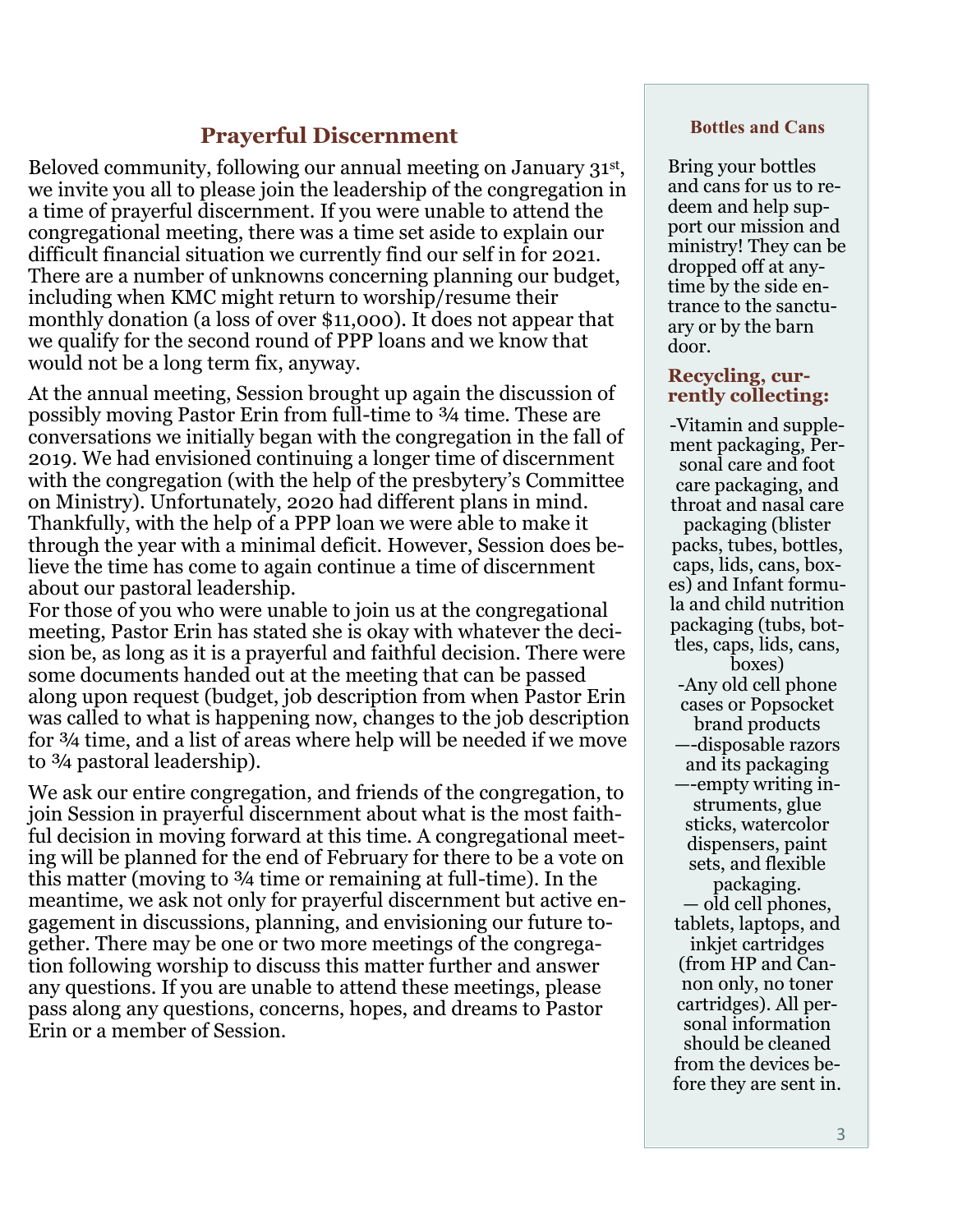

# **Shop with Scrip**

We have an opportunity for an easy fundraiser if we have one or two people willing to be "point person." Shop with Script is a similar program to our ShopRite Gift Card program, only it opens up the possibilities of over 100s of stores. Each store donates a certain percentage of each gift card sold through our organization back to our organization. For example, Amazon gives 2.25% back whereas CVS gives 6% back. Gift cards can be ordered online and emailed directly to you or ordered through a point person through the church and mailed out. This is minimal work, even for the point person or two, and could be a very easy fundraiser for our church if one or two people are able to help. Please see Pastor Erin if you are willing to be the point person. 4

## **Fundraising Plans**

We know that this year will continue to look different in many ways, including the ways we fundraise. A small group has met for some brainstorming and have some hopeful new ideas as we continue through 2021.

In February will we kick off a local restaurant gift card raffle fundraiser. We will be purchasing gift cards from local restaurants to raffle off throughout the community. We will announce the raffle in February and give ample time to collection tickets/funds. In the month of March, each week will with pick a winner for two of the gift cards, one for \$25 and another for \$50. We feel this not only helps support the mission and ministry of our congregation, but it also helps support our local restaurants in our community who continue to struggle. We are starting on a small scale with the hopes to do this again if it goes well. The restaurants/businesses that were selected are as follows: For \$50:

Allan's Falafel, Christopher's Bistro, Clayton Delany's, and Magoya

### For \$25:

Meadow Blues Coffee, Rushing Duck Brewery, Sunhing, and Tina's Pizza

Raffle tickets will be \$5 each and can be purchased after church on Sundays, via mailing a check to the church (with a follow up call or email, if needed), and possibly a few designated times for sales (if we can get 2-3 volunteers to help with this). Please, help spread the word. If you are willing to take some "tickets" to be sold to friends, family, or co-workers or collect funds from others, please let us know. All help is greatly appreciated!

We hope to hold a soup only take-out in March. We would make chicken noodle, butternut squash, and a meat chili. We are looking to make/ pack the soups ahead of time with about 3-4 people helping to make one soup at a time. If you are willing to help make a soup, please see the sign up sheet on the back table of the sanctuary or email Pastor Erin. A planning meeting will take place February 9th at 7pm in the community room.

In April, we hope to do another Ziti Take-Out Dinner. Our previous dinner was a success and with a few modifications we know we can improve for the second time around. A brief planning meeting will take place Feb 14<sup>th</sup> following worship.

Future hoped for events:

May – possible a "Tea-to-Go" (tea lunch/picnic); hold the date of May 29th for possible Kiwanis Road Race ders.